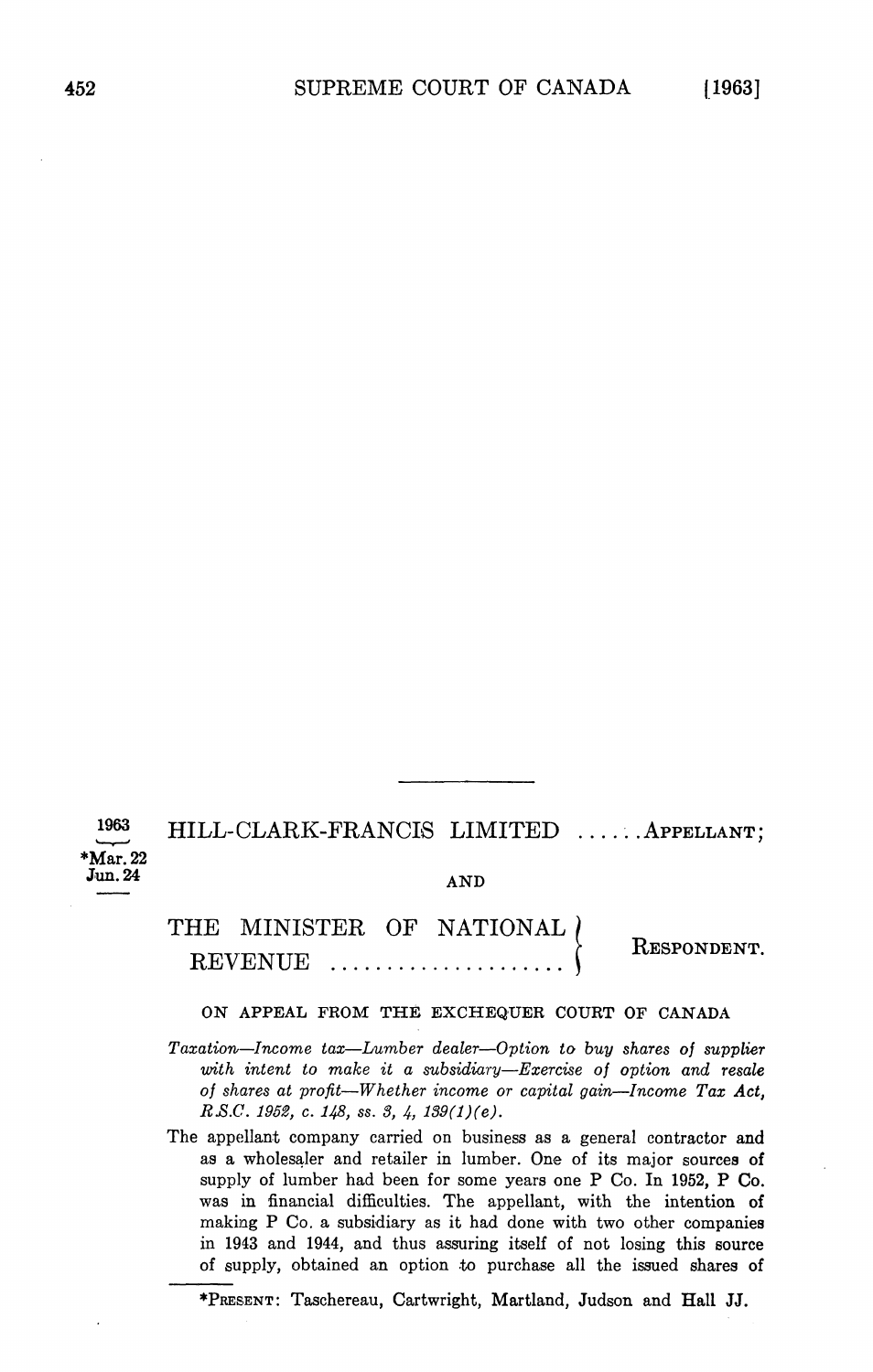P Co. for \$50,000. Some two months later, the appellant received 1963 an offer of \$160,000 for those shares from a third party. The option  $H_{\text{ILL-CLABK-}}$ was then exercised and the shares were resold to the third party for FRANCIS LTD. \$160,000 and other stated considerations. The Minister treated the υ. profit made on the resale as income. The appellant contended that MINISTEE OF the option to purchase the shares was capital asset and that the REVENUE sale of the shares was a realization of that capital asset. The assessment was affirmed by the Exchequer Court, and the taxpayer appealed to this Court

 $Held$ : The appeal should be dismissed.

This was not a simple purchase and sale of shares. The appellant, having only an option on shares, did not carry out its plan to make the supplier a subsidiary. It exercised the option and sold the shares for cash and other considerations, and this gave both the purchase and sale of the shares a trading character rather than acquisition and realization of a capital asset. The profit was therefore a profit from business

APPEAL from a judgment of Thurlow J. of the Exchequer Court of Canada<sup>1</sup>, affirming the Minister's assessment. Appeal dismissed

P. N. Thorsteinsson and D. J. Johnston, for the appellant.

T. J. Cross and D. C. H. Bowman, for the respondent.

The judgment of the Court was delivered by

JUDSON J.:---Hill-Clark-Francis Limited appeals from a judgment of the Exchequer Court<sup>1</sup> which held that a profit made on the sale of certain shares in the year <sup>1952</sup> was income and not a capital gain.

The appellant was incorporated in <sup>1913</sup> and carries on business in Northern Ontario on a large scale as a general contractor and as a wholesaler and retailer in lumber. It buys and manufactures lumber, some of which it uses in its construction business; some it sells through its retail outlets, and some it sells in wholesale lots.

major supplier of lumber to the appellant in <sup>1952</sup> was a company called Poitras Frères Inc. The appellant had contracted in each year since <sup>1943</sup> to purchase the whole annual production of lumber of this company. In the year 1952, Poitras Frères was producing about one-third of the appellant's lumber requirements. To enable Poitras Frères to produce the logs and manufacture the lumber, the appellant made advances from time to time which were to be

<sup>1</sup>[1961] Ex. C.R. 110, [1960] C.T.C. 303, 60 D.T.C. 1245.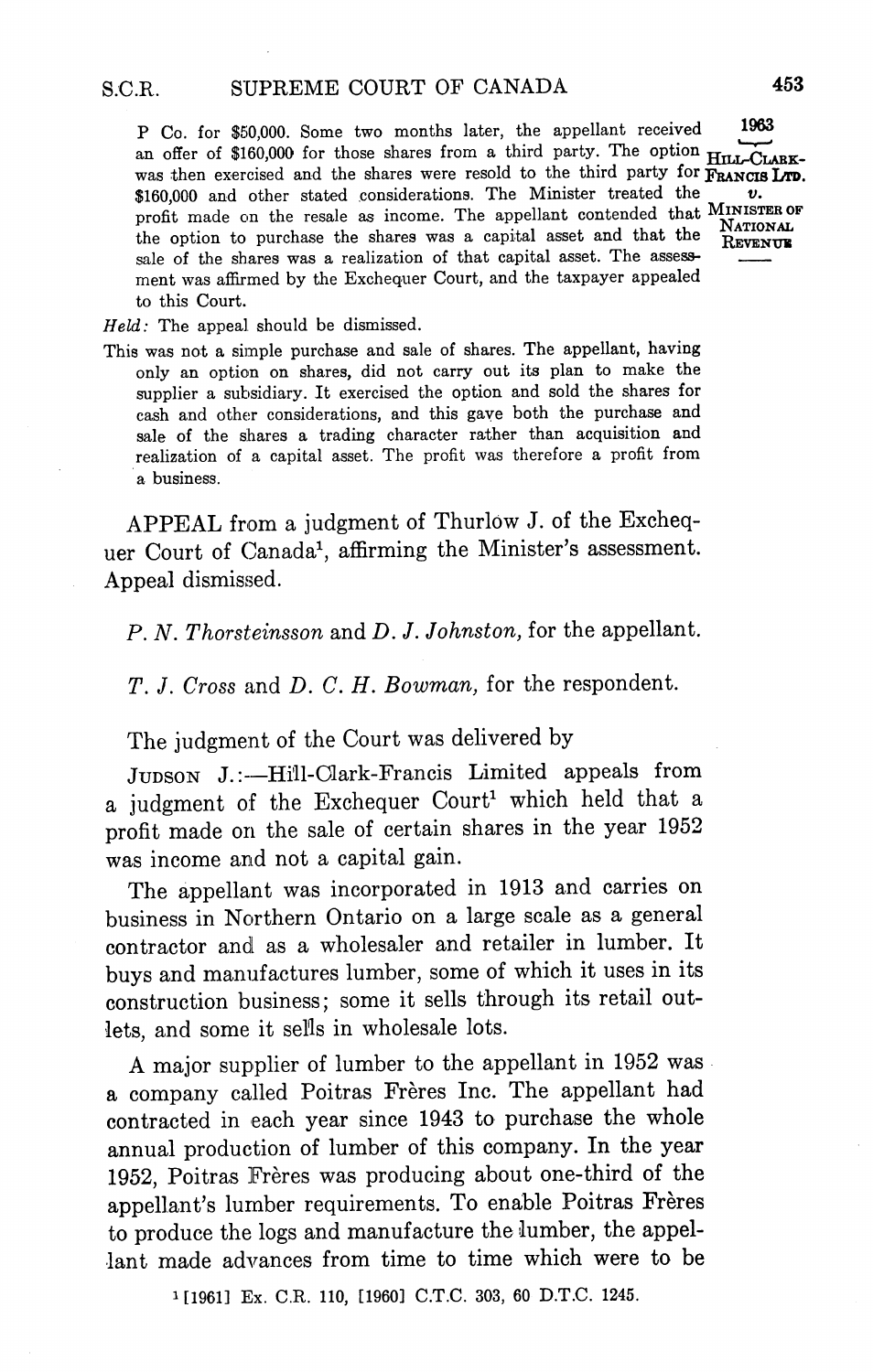$[1963]$ 

1963 considered as payments on account of the purchase price HILL-CLARK- of the products.

FRANCIS LTD.<br> $v.$ In the winter of 1951-52, Poitras Frères Inc. was in MINISTER OF financial difficulties, and in May 1952, the appellant  $R$ EVENUE approached the principal shareholder with a view to pur-Judson J. chasing all the issued shares of that company. This was done because the appellant feared that if Poitras Frères went out of business, it would lose one of its major sources of supply

In June 1952, the appellant obtained for \$100 from Roger Poitras, the principal shareholder, an option exercisable at any time up to November 20, 1952, to purchase all the issued shares of the company for  $$50,000$ . The appellant took an option rather than make an outright purchase of the shares at that time because it was temporarily short of cash on account of the seasonal nature of its business

In 1943 and 1944, the appellant had acquired control through the purchase of shares of two other lumber com panies In each case its object in making these purchases was to ensure continuing sources of supply. The appellant still controls these subsidiary companies through share ownership and they continue to supply lumber to the appellant

I am prepared to accept the appellant's submission that in purchasing the shares of Poitras Frères Inc., it was intending to make this company its subsidiary just as it had done with the two companies purchased in 1943 and 1944 But, in late August 1952, a Mr. Horace Strong, who was the majority shareholder in Haileybury Lumber Company began to negotiate with the appellant for the purchase of the Poitras shares and, in September 1952, the appellant accepted his offer of \$160,000 for these shares. The appellant then exercised its option and paid the option price of \$50,000 to Roger Poitras, took delivery of the shares and then sold them to Mr. Strong for  $$160,000$ .

The agreement of purchase and sale also provided for

- (a) the cancellation of all contracts between the appellant and Poitras. This means that the appellant gave up its right to receive the lumber it had contracted for:
- $(b)$  the payment by the appellant of a sum sufficient to reduce the Poitras bank loan to \$60,000;